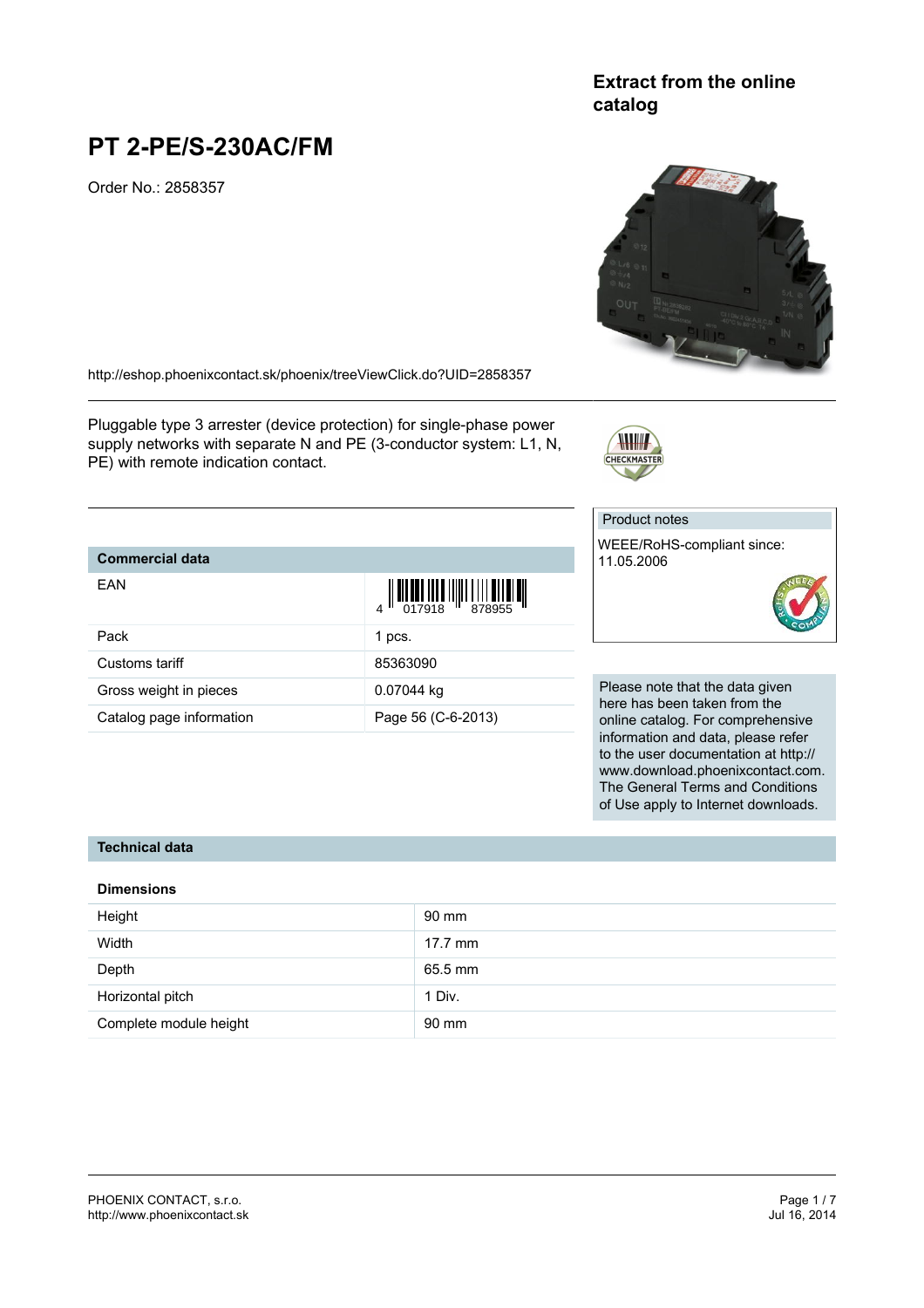| Complete module width                                             | 17.7 mm                                 |  |
|-------------------------------------------------------------------|-----------------------------------------|--|
| Complete module depth                                             | 65.5 mm                                 |  |
|                                                                   |                                         |  |
| <b>Ambient conditions</b>                                         |                                         |  |
| Degree of protection                                              | <b>IP20</b>                             |  |
| Ambient temperature (operation)                                   | -40 °C  85 °C                           |  |
| General                                                           |                                         |  |
| Housing material                                                  | PA 6.6                                  |  |
| Inflammability class according to UL 94                           | V <sub>0</sub>                          |  |
| Color                                                             | black                                   |  |
| Standards for air and creepage distances                          | <b>DIN VDE 0110-1</b>                   |  |
|                                                                   | IEC 60664-1                             |  |
| Surge voltage category                                            | III                                     |  |
| Pollution degree                                                  | $\overline{c}$                          |  |
| Type                                                              | DIN rail module, two-section, divisible |  |
| Mounting type                                                     | DIN rail: 35 mm                         |  |
| Number of positions                                               | $\overline{2}$                          |  |
| Arrester can be tested with CHECKMASTER from<br>software version: | From SW rev. 1.00                       |  |
| Direction of action                                               | 1L-N & N-PE                             |  |
| <b>Protective circuit</b>                                         |                                         |  |
| IEC test classification                                           | III                                     |  |
|                                                                   | T <sub>3</sub>                          |  |
| EN type                                                           | T <sub>3</sub>                          |  |
| Nominal voltage U <sub>N</sub>                                    | 230 V AC                                |  |
| Arrester rated voltage U <sub>c</sub>                             | 253 V AC                                |  |
| Nominal frequency $f_N$                                           | 50 Hz                                   |  |
|                                                                   | 60 Hz                                   |  |
| Nominal current I <sub>N</sub>                                    | 26 A (30 °C)                            |  |
| Residual current I <sub>PE</sub>                                  | $\leq$ 2.5 µA                           |  |
| Nominal discharge current $I_n$ (8/20) µs                         | 3 kA                                    |  |
|                                                                   | 3 kA (in acc. with UL 1449)             |  |
| Nominal discharge current $I_n$ (8/20) $\mu s$ (L-N)              | 3 kA                                    |  |
| Nominal discharge current $I_n$ (8/20) µs (L-PE)                  | 3 kA                                    |  |
| Combined surge U <sub>oc</sub>                                    | 6 kV                                    |  |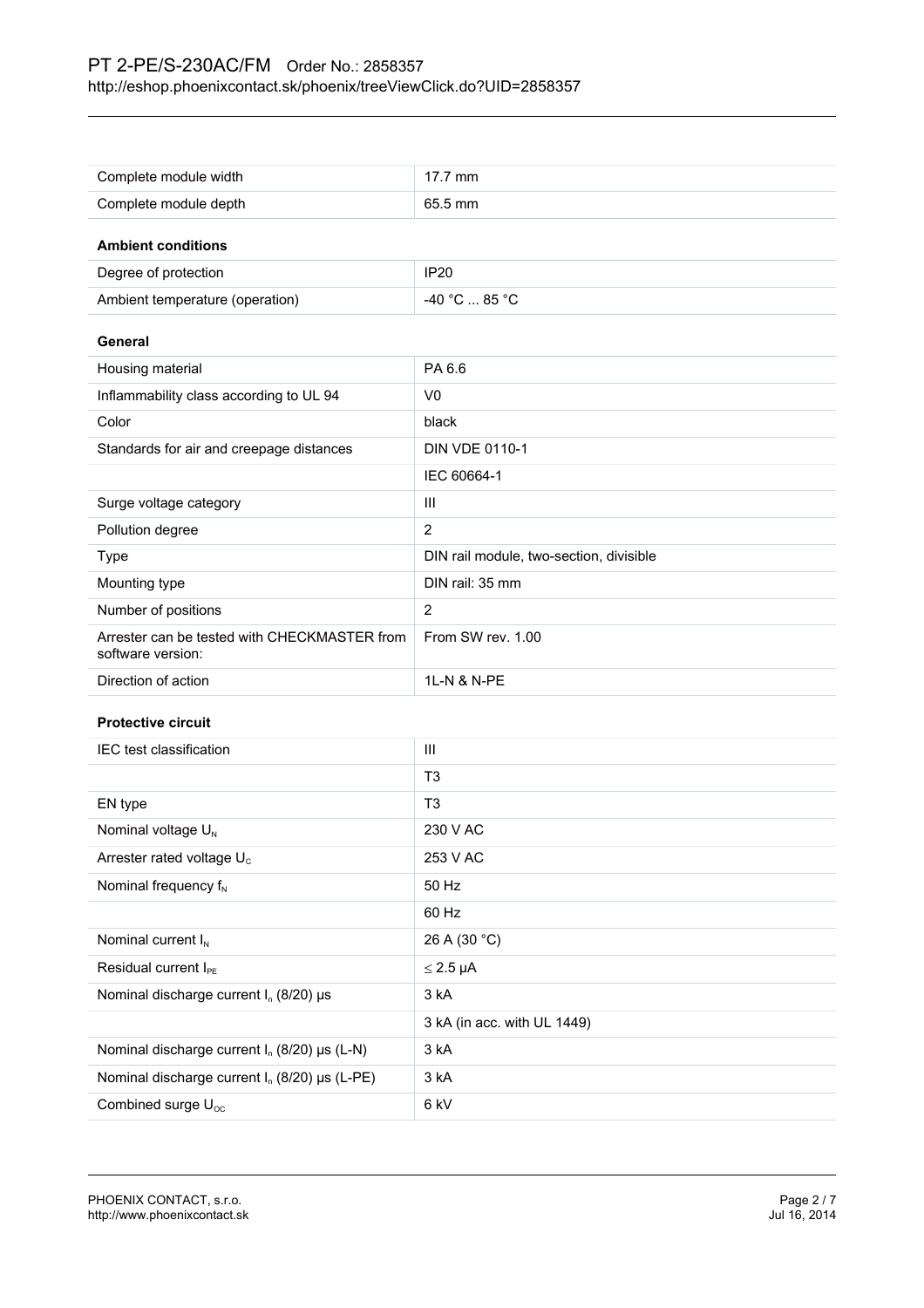| Voltage protection level $U_{o}$ (L-N)                              | $<$ 1.1 kV                              |
|---------------------------------------------------------------------|-----------------------------------------|
| Voltage protection level U <sub>o</sub> (L-PE)                      | $\leq$ 1.5 kV                           |
|                                                                     | $\leq$ 600 V (asymmetrical (PE) static) |
| Voltage protection level U <sub>o</sub> (N-PE)                      | $<$ 1.5 kV                              |
|                                                                     | $\leq$ 600 V (asymmetrical (PE) static) |
| Residual voltage at In, (L-N)                                       | $\leq$ 1.1 kV                           |
| Residual voltage at In, (L-PE)                                      | < 600 V                                 |
| Residual voltage at In, (N-PE)                                      | $\leq 600$ V                            |
| Response time $t_{A}$ (L-N)                                         | $<$ 25 ns                               |
| Response time $t_A$ (L-PE)                                          | $< 100$ ns                              |
| Max. required back-up fuse                                          | $25$ A (gL)                             |
|                                                                     | 25 A (MCB 25 A B/C)                     |
| Short-circuit resistance $I_P$ with max. backup fuse<br>(effective) | 1.5 kA                                  |
| Surge protection fault message                                      | Optical, remote indicator contact       |

# **Non-heating apparatus connection, power supply**

| Connection method                      | Screw connection      |
|----------------------------------------|-----------------------|
| Connection type IN                     | Screw terminal blocks |
| Connection type OUT                    | Screw terminal blocks |
| Screw thread                           | MЗ                    |
| Tightening torque                      | $0.8$ Nm              |
| Stripping length                       | 8 mm                  |
| Conductor cross section stranded min.  | $0.2 \text{ mm}^2$    |
| Conductor cross section stranded max.  | $2.5$ mm <sup>2</sup> |
| Conductor cross section solid min.     | $0.2$ mm <sup>2</sup> |
| Conductor cross section solid max.     | $4 \text{ mm}^2$      |
| Conductor cross section AWG/kcmil min. | 24                    |
| Conductor cross section AWG/kcmil max  | 12                    |

#### **Remote indicator contact**

| Connection name    | Remote fault indicator contact |
|--------------------|--------------------------------|
| Switching function | N/C contact                    |
| Connection method  | Screw connection               |
| Screw thread       | M <sub>3</sub>                 |
| Tightening torque  | $0.8$ Nm                       |
| Stripping length   | 8 mm                           |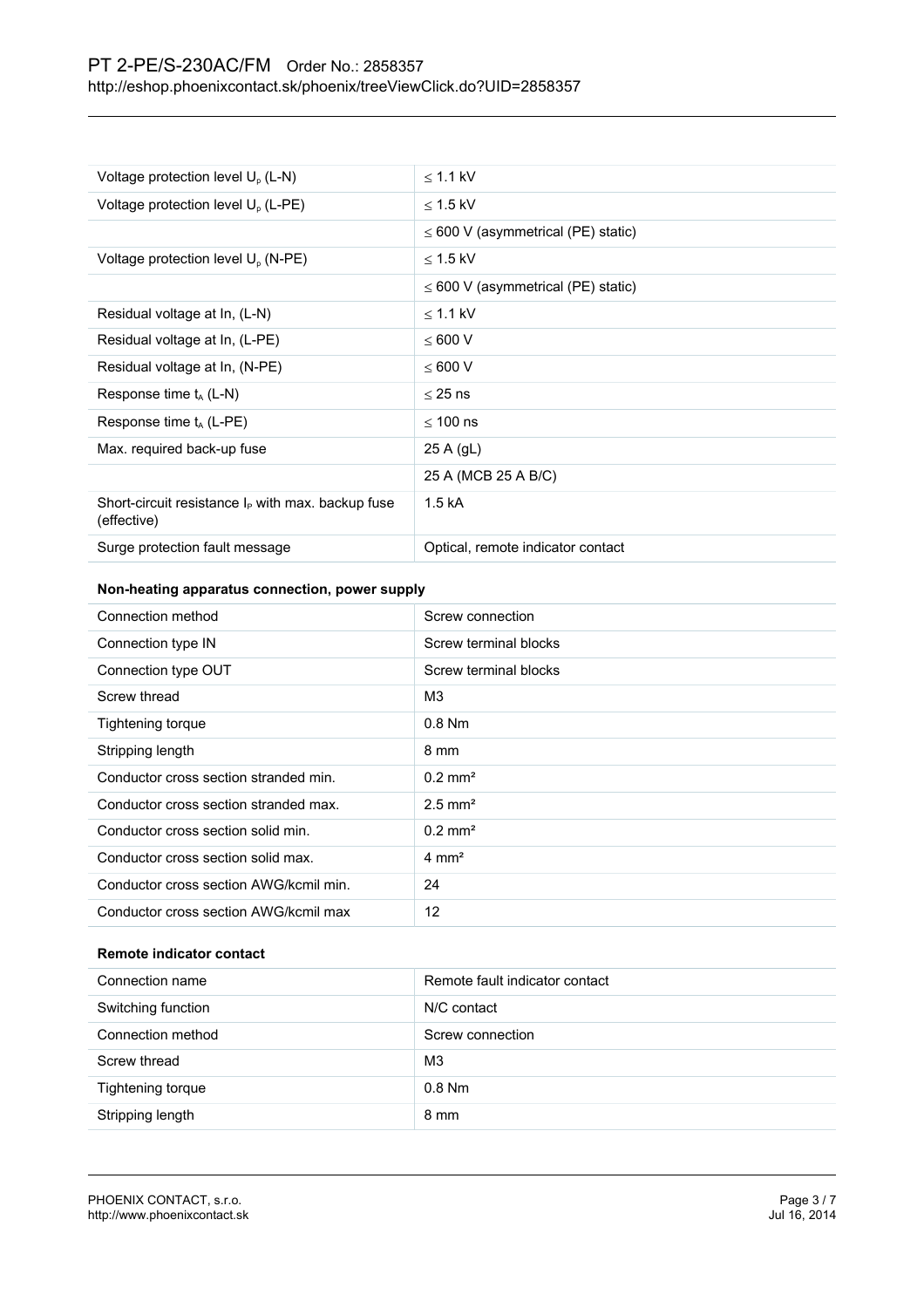| Conductor cross section stranded min.         | $0.2$ mm <sup>2</sup> |
|-----------------------------------------------|-----------------------|
| Conductor cross section stranded max.         | $2.5$ mm <sup>2</sup> |
| Conductor cross section solid min.            | $0.2 \text{ mm}^2$    |
| Conductor cross section solid max.            | $4 \text{ mm}^2$      |
| Conductor cross section AWG/kcmil min.        | 24                    |
| Conductor cross section AWG/kcmil max         | 12                    |
| Maximum operating voltage $U_{\text{max}}$ AC | 250 V                 |
| Max. operating current $I_{\text{max}}$       | 3 A AC                |

#### **Standards and Regulations**

| Standards/specifications | IEC 61643-1 2005     |
|--------------------------|----------------------|
|                          | EN 61643-11/A11 2007 |
|                          | UL 1449              |

### **Certificates**



Certification CSA, cULus Recognized, GOST, KEMA-KEUR, ÖVE, GL, CCA, IECEE CB Scheme

Certification Ex: Certification Ex: CULus Recognized

Certifications applied for:

#### **Accessories**

| Item           | Designation               | Description                                                                                                                                                                                                                                            |
|----------------|---------------------------|--------------------------------------------------------------------------------------------------------------------------------------------------------------------------------------------------------------------------------------------------------|
| <b>Marking</b> |                           |                                                                                                                                                                                                                                                        |
| 0811228        | X-PEN 0.35                | Marker pen without ink cartridge, for manual labeling of markers,<br>labeling extremely wipe-proof, line thickness 0.35 mm                                                                                                                             |
| 0814717        | ZBF 15:SO/CMS             | Zack Marker strip, flat, white                                                                                                                                                                                                                         |
| 0808671        | ZBF 5, LGS: FORTL. ZAHLEN | Zack Marker strip, flat, Strip, white, labeled, Printed<br>horizontally: Consecutive numbers 1 - 10, 11 - 20, etc. up to 491<br>- 500, Mounting type: Snap into flat marker groove, for terminal<br>block width: 5 mm, Lettering field: 5.15 x 5.15 mm |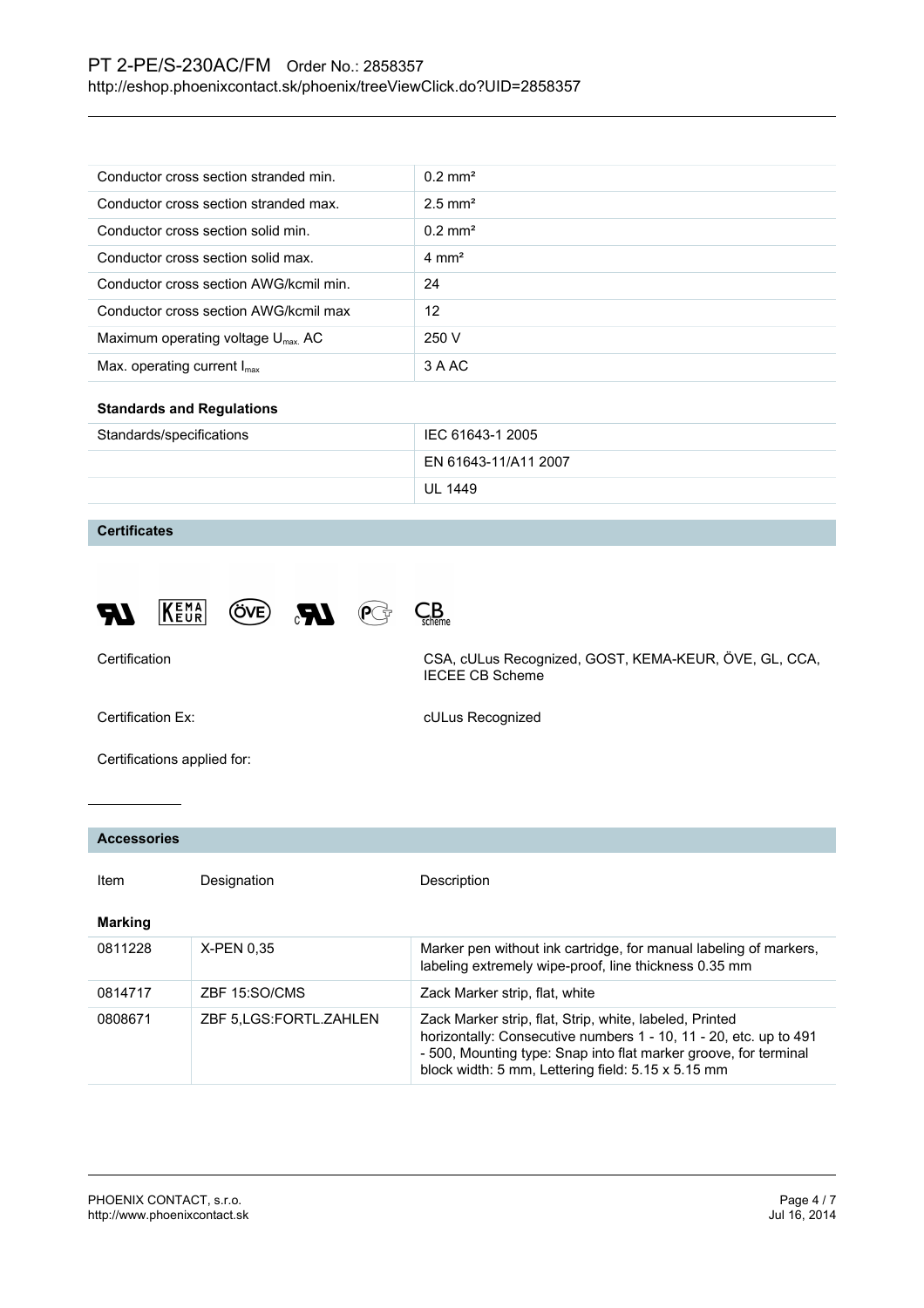| 0810821 | ZBF 5,LGS:GERADE ZAHLEN              | Zack Marker strip, flat, Strip, white, labeled, Printed<br>horizontally: Consecutive numbers 2 - 20, 22 - 40, etc. up to 82<br>- 100, Mounting type: Snap into flat marker groove, for terminal<br>block width: 5 mm, Lettering field: 5.15 x 5.15 mm |
|---------|--------------------------------------|-------------------------------------------------------------------------------------------------------------------------------------------------------------------------------------------------------------------------------------------------------|
| 0810863 | ZBF 5.LGS:UNGERADE<br><b>7AHI FN</b> | Zack Marker strip, flat, Strip, white, labeled, Printed<br>horizontally: Odd numbers 1 - 19, 21 - 39, etc. up to 81 - 99,<br>Mounting type: Snap into flat marker groove, for terminal block<br>width: 5 mm, Lettering field: 5.15 x 5.15 mm          |
| 0808697 | ZBF 5, QR: FORTL. ZAHLEN             | Zack Marker strip, flat, Strip, white, labeled, Printed<br>vertically: Consecutive numbers 1 - 10, 11 - 20, etc. up to 91 -<br>100, Mounting type: Snap into flat marker groove, for terminal<br>block width: 5 mm, Lettering field: 5.15 x 5.15 mm   |
| 0808668 | ZBF 5/WH-100:UNBEDRUCKT              | Zack Marker strip, flat, Strip, white, unlabeled, can be labeled with:<br>Plotter, Mounting type: Snap into flat marker groove, for terminal<br>block width: 5 mm, Lettering field: 5.15 x 5.15 mm                                                    |
| 0808707 | ZBF 5:SO/CMS                         | Zack Marker strip, flat, white, for terminal block width: 5 mm                                                                                                                                                                                        |
| 0808642 | <b>ZBF 5: UNBEDRUCKT</b>             | Zack Marker strip, flat, Strip, white, unlabeled, can be labeled with:<br>Plotter, Mounting type: Snap into flat marker groove, for terminal<br>block width: 5 mm, Lettering field: 5.1 x 5.2 mm                                                      |
| 0800763 | ZBN 18:SO/CMS                        | Zack marker strip, white, for terminal block width: 18 mm                                                                                                                                                                                             |
| 2809128 | <b>ZBN 18:UNBEDRUCKT</b>             | Zack marker strip, Strip, white, unlabeled, can be labeled with:<br>Plotter, Mounting type: Snap into tall marker groove, for terminal<br>block width: 18 mm, Lettering field: 18 x 5 mm                                                              |

**Additional products**

| Item     | Designation | Description                                                                                            |
|----------|-------------|--------------------------------------------------------------------------------------------------------|
| Assembly |             |                                                                                                        |
| 2839295  | SSA 3-6     | shield fast connections for conductor diameter 3 - 6 mm. Potential<br>connection cable: 200 mm, black  |
| 2839512  | SSA 5-10    | Shield fast connection for conductor diameters 5 - 10 mm.<br>Potential connection cable: 200 mm, black |

**Drawings**

Application drawing



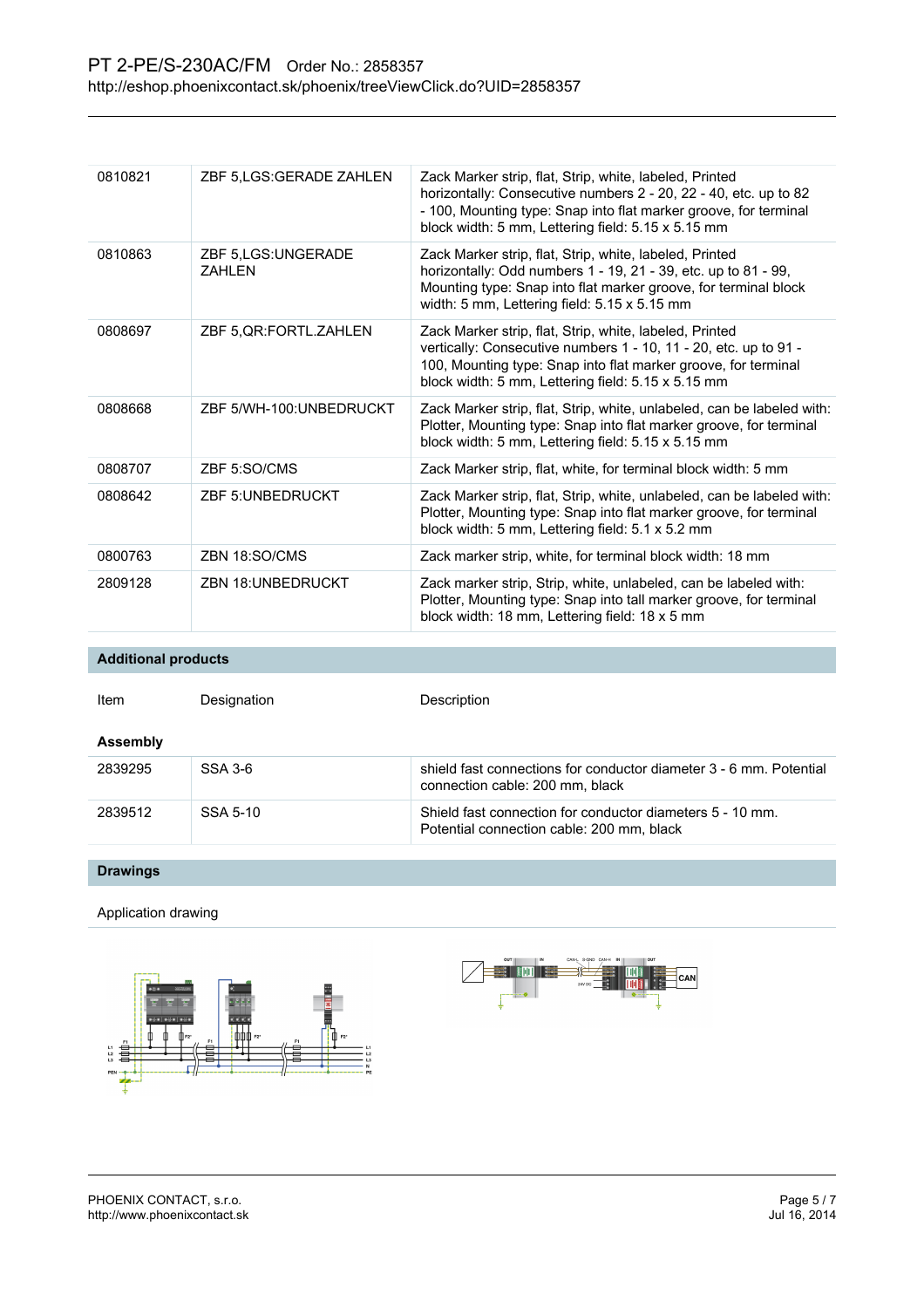Dimensioned drawing



Circuit diagram